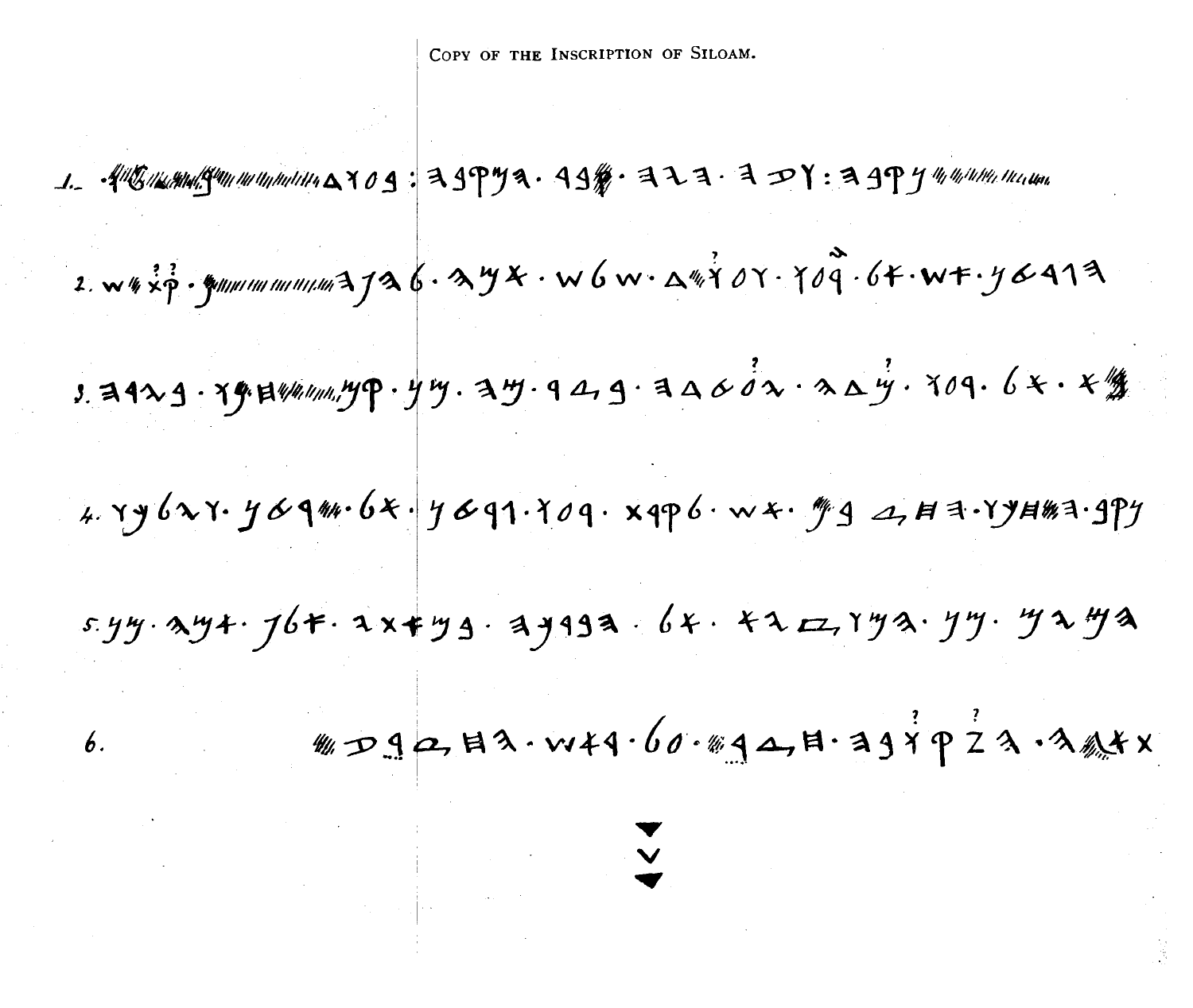# THE ANCIENT HEBREW INSCRIPTION DISCOVERED AT THE POOL OF SILOAM IN JERUSALEM.

#### I.

#### By the Rev. A. H. SAYCE.

In June, 1880, an important discovery was accidentally made at the Pool of Siloam on the southern side of Jerusalem. One of the pupils of Mr. 'Schick, a German architect long settled in Jerusalem, was playing here with some other lads, and while wading up a channel cut in the rock which leads into the pool slipped and fell into the water. On rising to the surface he noticed what looked like letters on the rocky-wall of the channel. He told Mr. Schick of what he had seen, and the latter accordingly visited the spot as soon as possible.

The channel in question is an ancient conduit which conveys the water of the Virgin's Pool *(Birket Sitti Maryam)* on the eastern side of the city to the so-called Pool of Siloam. It is cut through the rock, and so forms a subterranean passage through the southern spur of the hill on which the Mosque of Omar stands. The Pool of Siloam lies on the eastern side of the ancient valley of Tyropceon, at a considerable depth below the summit of the Temple hill. The passage connecting the two pools has been explored by Robinson, Tobler, Colonel Warren, and others. Ac cording to Colonel Warren, its length is  $1,708$  feet (569 $\frac{1}{3}$  yards),\* though the listance from the one pool to the other in a direct line is only 368 yards. fhe passage, however, is not straight ; it winds considerably, and there are several *culs de sac* in its course, from which we may infer that the engineering knowledge of its excavators was not sufficient to prevent them from missing their way. As we shall see, the newly found inscription shows that the passage was excavated from both ends, the workmen meeting in the middle, like the excavators of the Mont Cenis Tunnel. The height varies greatly, but the width is pretty uniform. I attempted to walk up it from its lower or Siloam end, along with my companion Mr. J. Slater, but after proceeding some distance the roof became so low that, in order to proceed it would have been necessary to crawl on all fours through a thick deposit of black mud, and this, as we had no suitable dresses, we declined to do. However, I made my way sufficiently far to acquaint myself fully with the mode in which the channel had been constructed.

\* Robinson makes it about 586 yards.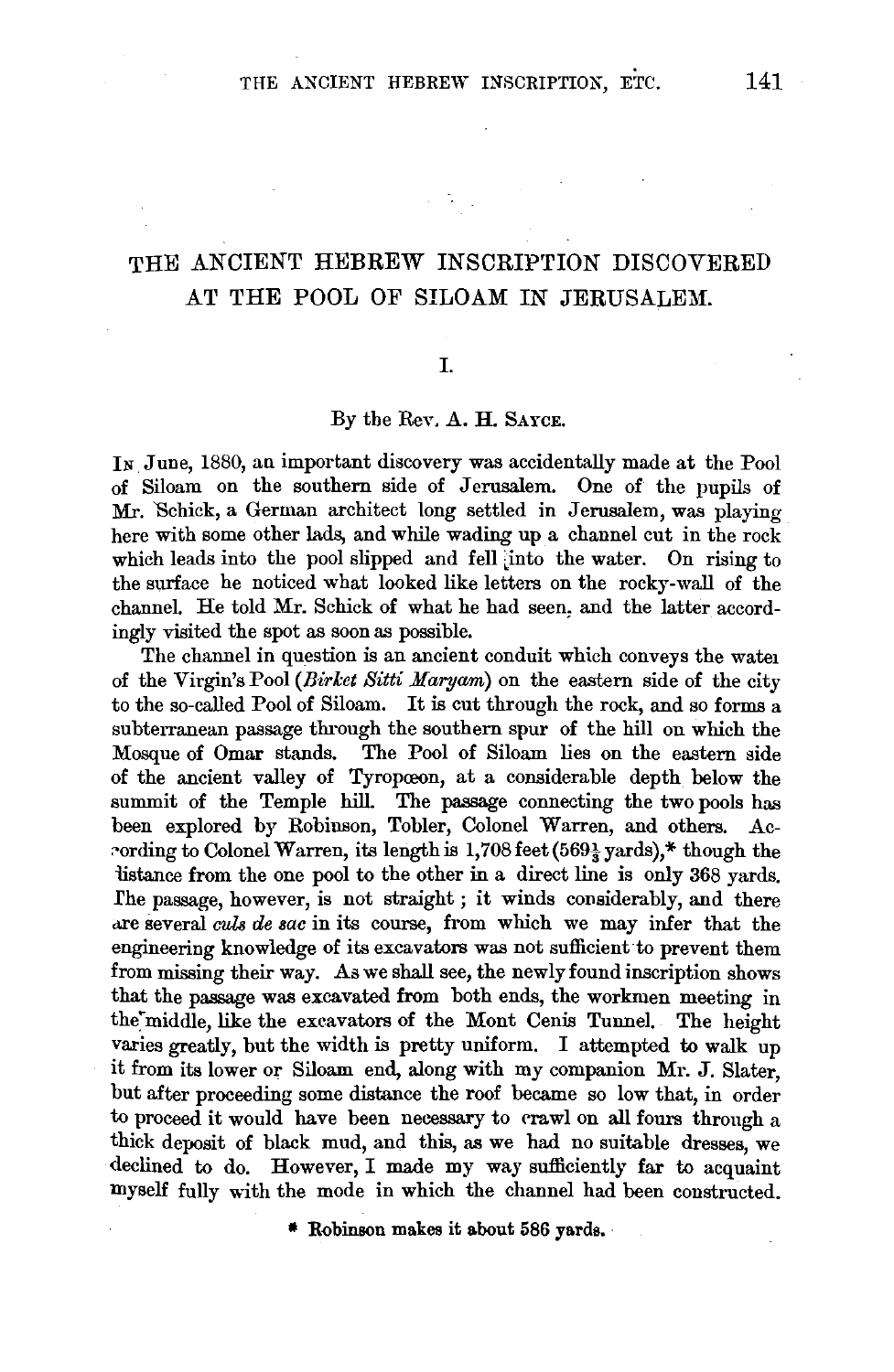The roof is flat rather than arched, but the floor is hollowed into a groove, to admit the passage of the water, so that the general form of the conduit is that of an inverted sugar-loaf, thus O. In some places I observed water trickling through fissures in the rocky wall of the channel, and here and there deposits of black mud had found their way into it. through similar breaks in the rock. The whole bed of the channel, however, was covered with a layer of soft mud from half-a-foot to a foot and a half in depth. The walls of the conduit, like the roof, are for the most. part left rough ; but now and then I came across small portions which had apparently been smoothed, as well as hollows or niches in the face of thew all.

The inscription discovered by Mr. Schick is in a niche of this kind, at the lower end of the conduit, and about 19 feet from the place where it opens out into the Pool of Siloam. The conduit is here from 20 inches to 2 feet in breadth, and the niche in which it is engraved is 27 inches long by 26 wide, the niche itself being cut in the rock-wall of the channel in the form of a square tablet, to a depth of an inch and a-half, and made smooth to receive the inscription. It is on the right-hand side of the conduit as one enters it from the Pool, and consequently on the eastern wall of the tunnel. The upper part of the tablet or niche has been left plain, though a *graffito* has been scratched across it, which is probably of late date. The lower part alone is occupied with the inscription, which consists of six lines, and an ornamental finish has been added below the middle of the last line in the shape of two triangles, which rest upon their apices, with a similarly inverted angle between them. On the left side of the tablet the rock is unfortunately fractured, resulting in the loss of several characters in the first four lines. According to the Rev. W. T. Filter's measurements, the upright lines of the characters in. the first line are about half-an-inch in length, those in the second line about  $\frac{3}{5}$ ths of an inch, while in the remaining lines they average  $\frac{a}{b}$ ths of an inch. In the wall immediately opposite the tablet a triangular niche has been cut. Mr. Schick suggests that it was intended to hold the lamp of the workman employed in engraving the inscription. At the time the inscription was found, the greater part of it was below the level of the water which flows from the Pool of the Virgin into the Pool of Siloam. This will explain why it was not seen by former explorers of the conduit. The passage of the water has filled the characters with a deposit of lime which makes it difficult to read them, and in the last line the letters are almost entirely smoothed away by the friction of the water. Before the inscription could be copied it was first necessary that the level of the water should be lowered. This was done at the expense of the Palestine Exploration Fund, the Committee, immediately after hearing (in August) of the discovery, having authorized Dr. Chaplin to draw upon them for the money necessary for the work.\* *At* the same time Mr. Schick was asked to take a better copy of the inscription than the one which had been sent to

• According to Dr. Kautzsch *(Allgemeine Zeitung* for April 29th) the-German Palestine Exploration Society also sent money for the same purpose,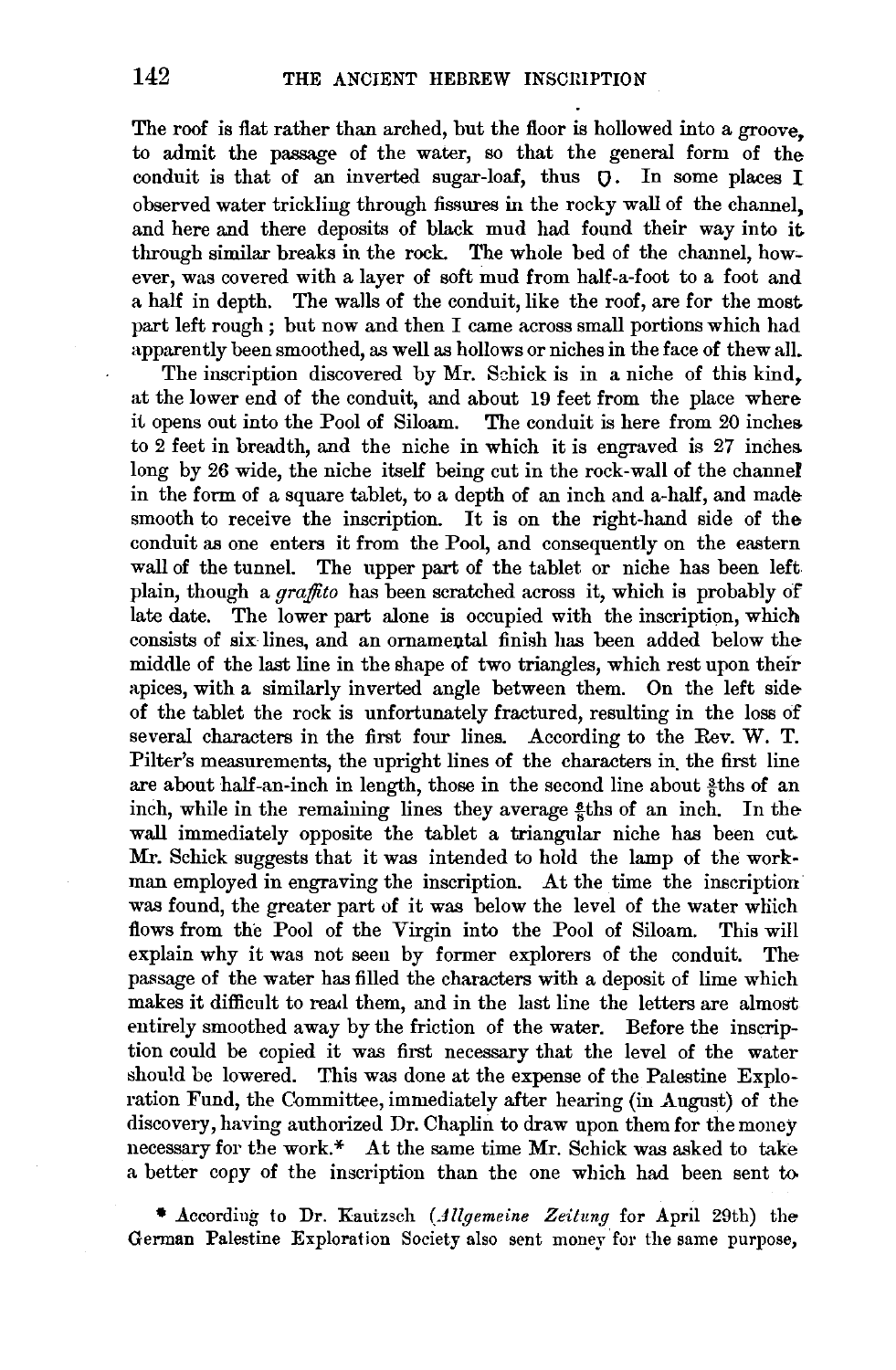England. This he did in January, but as he was unacquainted with Phrenician epigraphy his success was not great, and the copy could not be read. A second copy, which arrived in England on the lst of March, and was published in the last *Quarterly Statement* of the Fund (April 1881), proved equally unintelligible. .

 $M$ eanwhile, I had succeeded in taking what I believe to be the most perfect copy of the inscription that can well be obtained. An accident I met with in Cyprus brought me unexpectedly to Jerusalem at the beginning of last February, and one of my first occupations there was to call on Mr. Schick, and enquire about his discovery. He showed me his copy of the inscription - the same *facsimile* as that forwarded to London in January-and explained to me the difficulties he had laboured under in attempting to make it. I saw at once that it contained characters of the early Phœnician alphabet, and accordingly started as soon as I could for the conduit where it was found, in company with another gentleman, Mr. J. Slater.

Mr. Schick had not exaggerated the difficulties which stood in the way of making an accurate transcript of the inscription. The last line of it was only just above the level of the water, which, though reduced very considerably below its former level, was still from 4 to 6 inches deep, and flowed with a steady and rapid current. In this it was necessary to sit in order to copy the concluding lines of the inscription, and the cramped position necessitated by the narrowness of the space was very fatiguing to the limbs after an hour or two's work. As there was no light so far up the conduit, the characters could only be seen by the dim light of a candle. This Mr. Slater was good enough to hold for me,-conduct the more heroic in that he suffered severely from the mosquitoes with which the conduit swarmed. As the letters were filled with lime, they could be distinguished only by tracing the white marks of the lime upon the darker surface of the smooth rock. Besides the letters, however, every accidental scratch . and flaw in the stone was equally filled with lime, thus making it impossible for any one unacquainted with Phœnician palæography to take a correct *facsimile* of the inscription.

The copy of the inscription here published is the result of three separate visits to the spot where it was found. It was only by repeated observation that the actual forms of some of the characters became clear to me, and it will be seen that there are several which stili remain doubtful. Since my return to England, I have received another copy of the inscription, made independently of my own, by the Rev. W. T. Pilter, which the author has been kind enough to send me. The commentary will show of what service a comparison of this with my own copy has been to me. I understand from Mr. Pilter, that Dr. Guthe, the head of

but this seems not to be quite correct. Dr. Kautzsch has been in such a hurry to vindicate the German Palestine Association, that he supposes Mr. Schick's copy of the inscription, published in the *Quarterly Statement,* to be mine.

L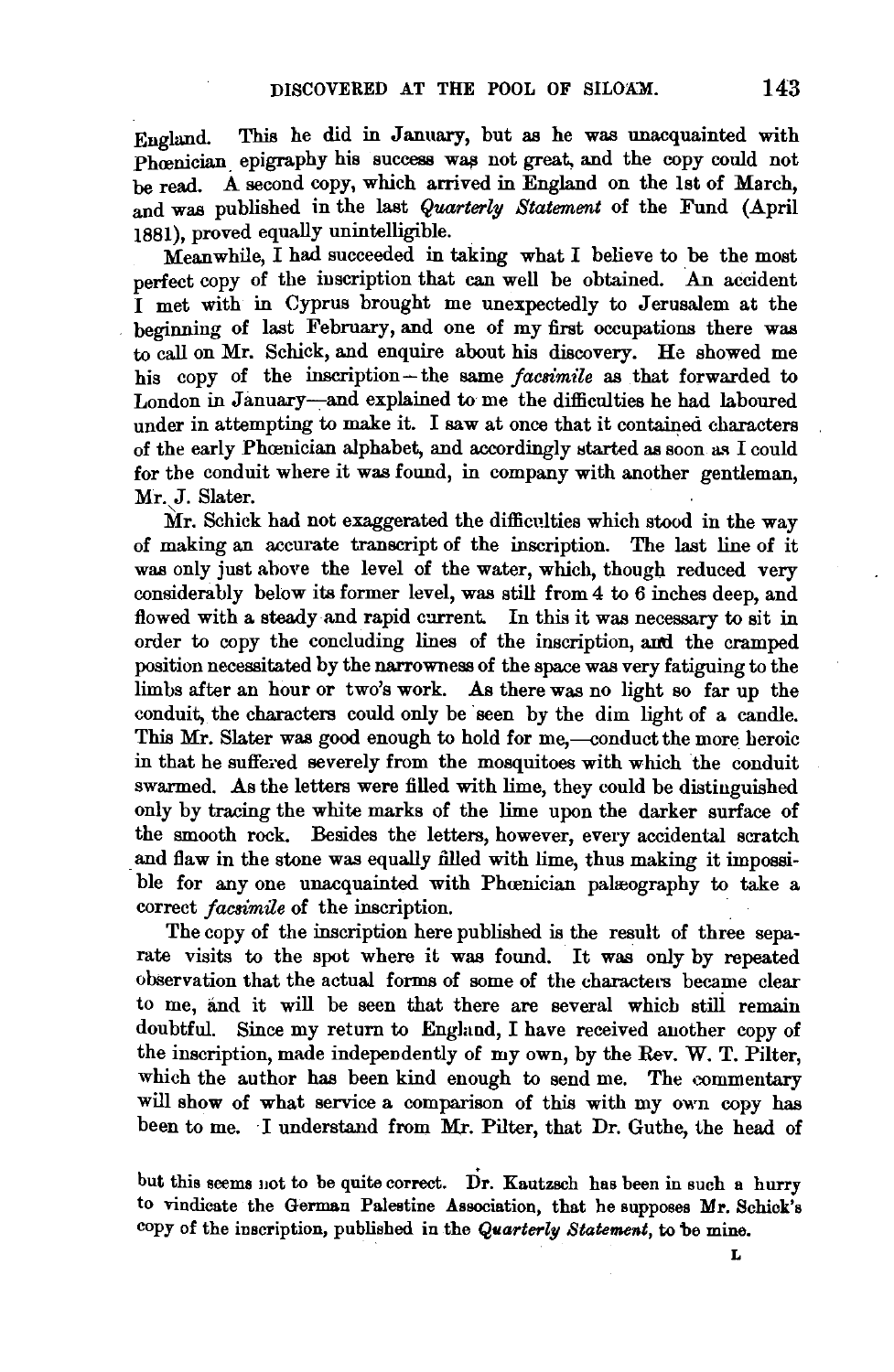

the German Palestine Exploration Society, who has lately arrived at Jerusalem, is having the whole conduit cleared out, in order to discover whether a second inscription is visible at the other end.

The inscription is the oldest Hebrew record of the kind yet discovered. The word the which occurs thrice in it made me at one time believe that it was 8. Phœnician monument, the being the Phœnician relative pronoun. M. Halévy,\* however, pointed out that  $\mathbf{v}\times\mathbf{w}$  must be only a defective spelling of the Hebrew 't?rl~. - which, by the way, throws light on the derivation of the Phœnician relative pronoun,-and since the language of the inscription is in all other respects that of Biblical Hebrew, including an example of waw *coriversive,* that characteristic peculiarity of Hebrew idiom, no doubt can now remain as to its true nature. It is an early contemporaneous specimen of the language of the Old Testament, written in that ancient form of the Phœnician alphabet already known to us from the Moabite Stone and a few legends on seals.

The form of the alphabet, however, belongs to an even older period than that of the Moabite Stone. While the words are divided from one another by single points, and the opening sentences by double points, as on the Moahite Stone, and while, too, the majority of the letters have exactly the same

See the *Athenaum*, May 14th, 1881.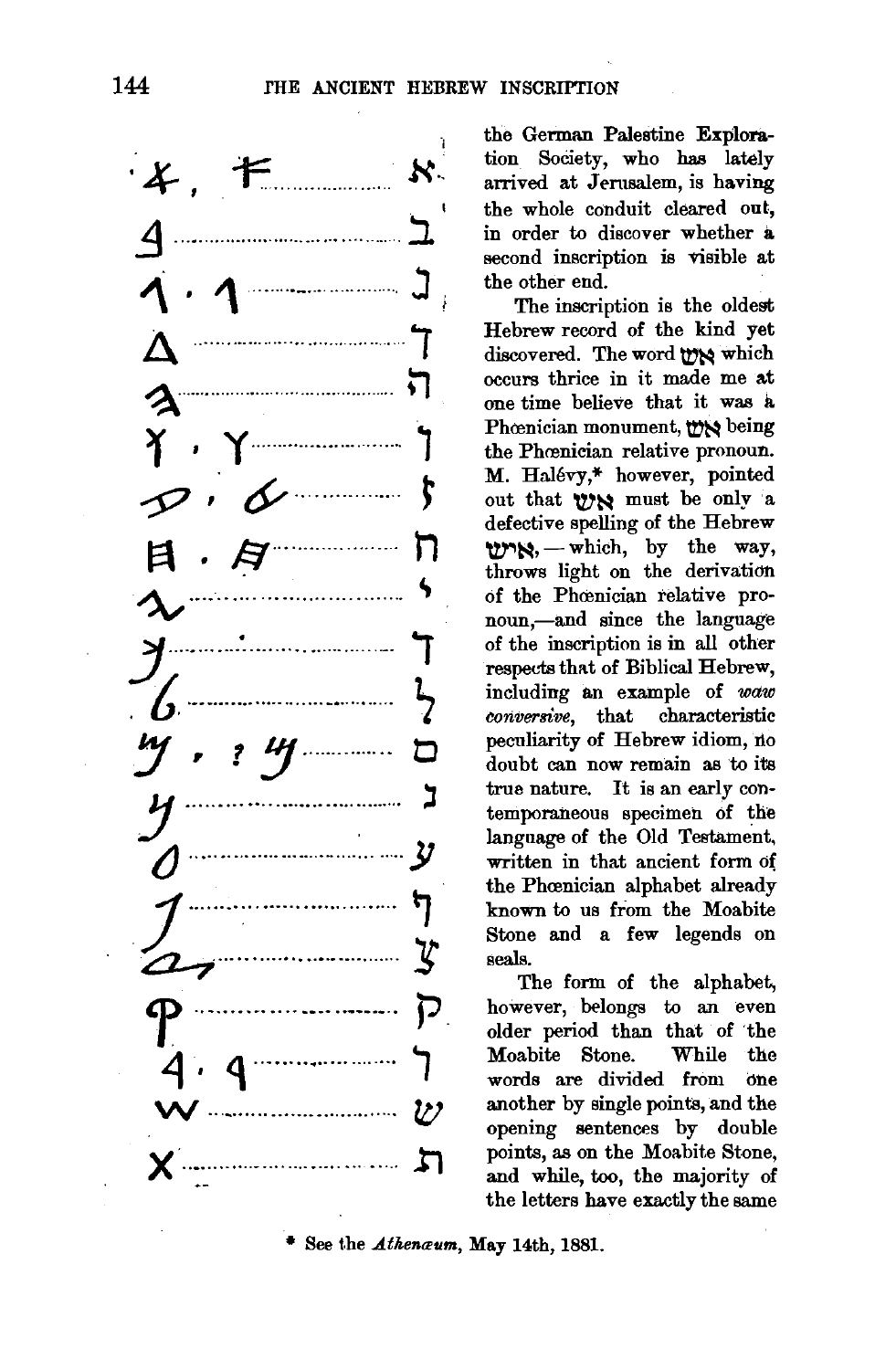forms as those represented on the monument of King Mesha, three of the latter, waw, zayin, and *tsadhe*, are more archaic in shape than the corresponding letters in the Moabite inscription. The *zayin* was first identified by Dr. Neubauer, and, like the *tsadht*, presents us with a form from which the forms found on the Moabite Stone and in later inscriptions are derived by dropping the loop, and in the case of the tsadhe by yet further

modifications. ( $\&$ , Moabite  $\&$ ;  $\triangle$ , Moabite  $\&$ ). The form of *waw*,

though older than that of the Moabite alphabet, nevertheless resembles that of the early Hebrew seals, as well as of the Nimroud lion weights (8th century B.c.) The *koph,* again, resembles that of the ancient Hebrew legends rather than that of the Moabite and early Phœnician texts. So, also, does the *Mth* with the long horizontal line at its base. On the other · hand, the *daleth, caph, lamed* and *tau* are those of the Moabite Stone, not of the Hebrew seals, but the long rounded "tail" of the *cqph, mem, nun* and pe remind us more of the Hebrew than of the Moabite inscriptions. The *kheth*, too, has three horizontal bars instead of only two as on the Moabite Stone. On the whole, the Siloam inscription presents us with a form of the Phœnician alphabet considerably older than any previously known, and more closely resembling that of the Moabite Stone than any other, although the early form of the waw found in it, which was lost in the Moabite alphabet, long survived in the more conservative alphabet of the Jews. An interesting specimen of the alphabet of the ancient Hebrew seals will be found in the last number of the *Journal* of the German Oriental Society (xxxiv, 4), bearing the inscription "Belonging to Abd-Yahu (Obadiah) servant of the king." .As it was brought from the neighbourhood of Diarbekr, it may have formed part of the booty carried away from Judæa by Sargon or Sennacherib. I may add that the form of the *zayin* in the Siloam inscription supports De Rougé's attempt to derive the Phœnician alphabet from the hieratic form of the Egyptian alphabet during the period of the Hyksos ; though as much cannot be said of the *waw* and *tsadhe*.

Palæographically, therefore, the age of the newly-found inscription is greater than that of the Moabite Stone. Now a glance at the map will show that the Moabites must have obtained their alphabet, not directly from Phœnicia, but through either Judah or the southern half of the Kingdom of Israel, more probably the latter. As it is difficult to suppose that a more archaic form of the alphabet was in use at Jerusalem than ·at Samaria during the same period, it wonld follow that the alphabet of the Siloam inscription, and therefore the inscription itself, would be more ancient than the inscription of Mesha, that is to say, than the ninth century n.c. We may accordingly assign it to the age of Solomon, when great public works were being constructed at Jerusalem, more especially in the neighbourhood of the Tyropoeon valley. At all events, the historical records of the Old Testament do not warrant our assuming that further works of the kind were constructed at Jerusalem until we come to the time of Hezekiah, who "stopped the upper watercourse of Gihon, and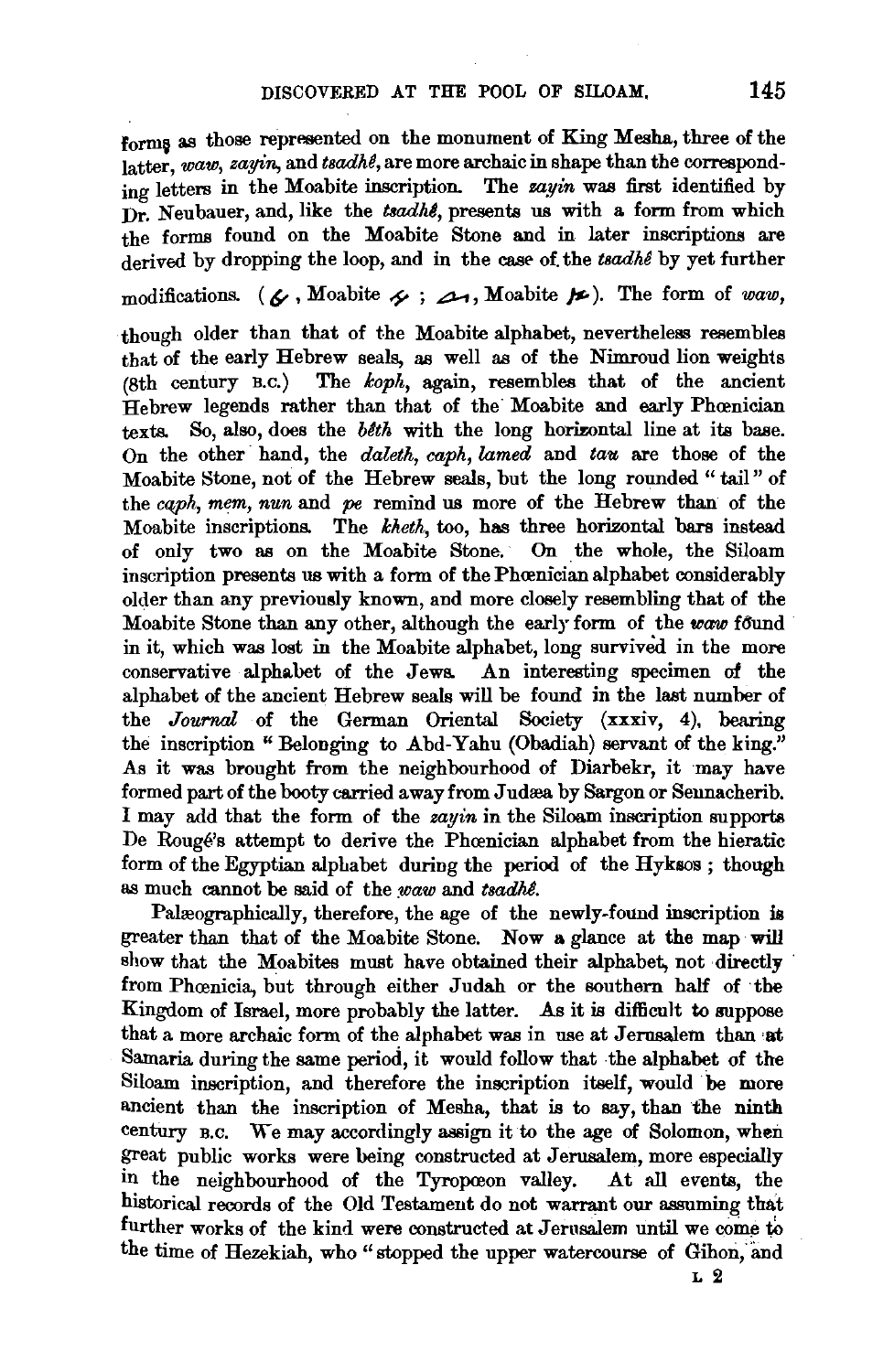brought it straight down to the west side of the city of David." (2 Chron. 32, 30.) This could not be the conduit of Siloam, as the city of David lay on the western side of the Tyropœon. Isaiah refers to this work of Hezekiah when he tells the rulers of Jerusalem that they had " gathered together the waters of the lower pool" (ברכה) and had " made also a ditch (or reservoir) between the two walls for the waters of the old pool" (**Fermion )** (Isaiah xxii, 9, 11; see vii, 3.) The palæographical evidence of the inscription, however, is wholly against our assigning it to so late a period as the time of Hezekiah ; and this is the only evidence that is at present procurable.

The seal brought from the neighbourhood of Diarbekr affords further evidence in this direction. The king, whose servant the owner calls himself, would be the king of either Judah (or Samaria) or of Assyria, and we are therefore justified in datiug it as least as early as the seventh century B.C. This brings us near the period of Hezekiah. But, as we have seen, the alphabet of Siloam is older than that of the seal.\* The construction of a tunnel like that which connects the Pools of the Virgin and. Siloam implies both skill and wealth, such as would be more consistent with the epoch of Solomon than with any other in the history of the kingdom of Judah. So far as we know, Phornician workmen were not afterwards employed by the kings of Judah, and it may be doubted whether any native Jew possessed the engineering ability displayed, as the inscription seems to show, in the excavation of the conduit. Dr. Neubauer has pointed out to me that the work must have been begun at both ends  $s$ imultaneously, the workmen finally meeting in the middle, like the excavators of the Mont Cenis tunnel. This will account for the *culs* de *sac*  met with in the passage. It was no wonder that one of the workmen, perhaps the chief engineer himself, recorded the successful completion of the undertaking in writing. The only difficulty is to explain why the upper half of the tablet in which the inscription is engraved is left smooth, the lower half alone being occupied with the inscription. I can only suggest that a historical record of the work was intended to be inscribed in the unengraved portion of the tablet, but that for some reason or other the intention was never carried out, while the existing inscription itself, being merely the composition of a private individual, was engraved in a place where it would be permanently concealed by the water.

The size and clearness of the letters show that writing was no very unusual accomplishment in Jerusalem at the period when the inscription was engraved. At the same time, some of the letters have duplicate forms, which equally seem to show that it was in a somewhat unfixed state. *Aleph* has two forms, one of which is identical with the form found on the Hebrew coins, while the other is the form of the Moabite

\* Another seal of Hebrew origin, with the legend משמעיהו בן ה<br/>and a figure which has been compared with " the Golden Calf" of Dan, found on the banks of the Euphrates, cannot be cited as evidence, as it may be of the period of the Exile.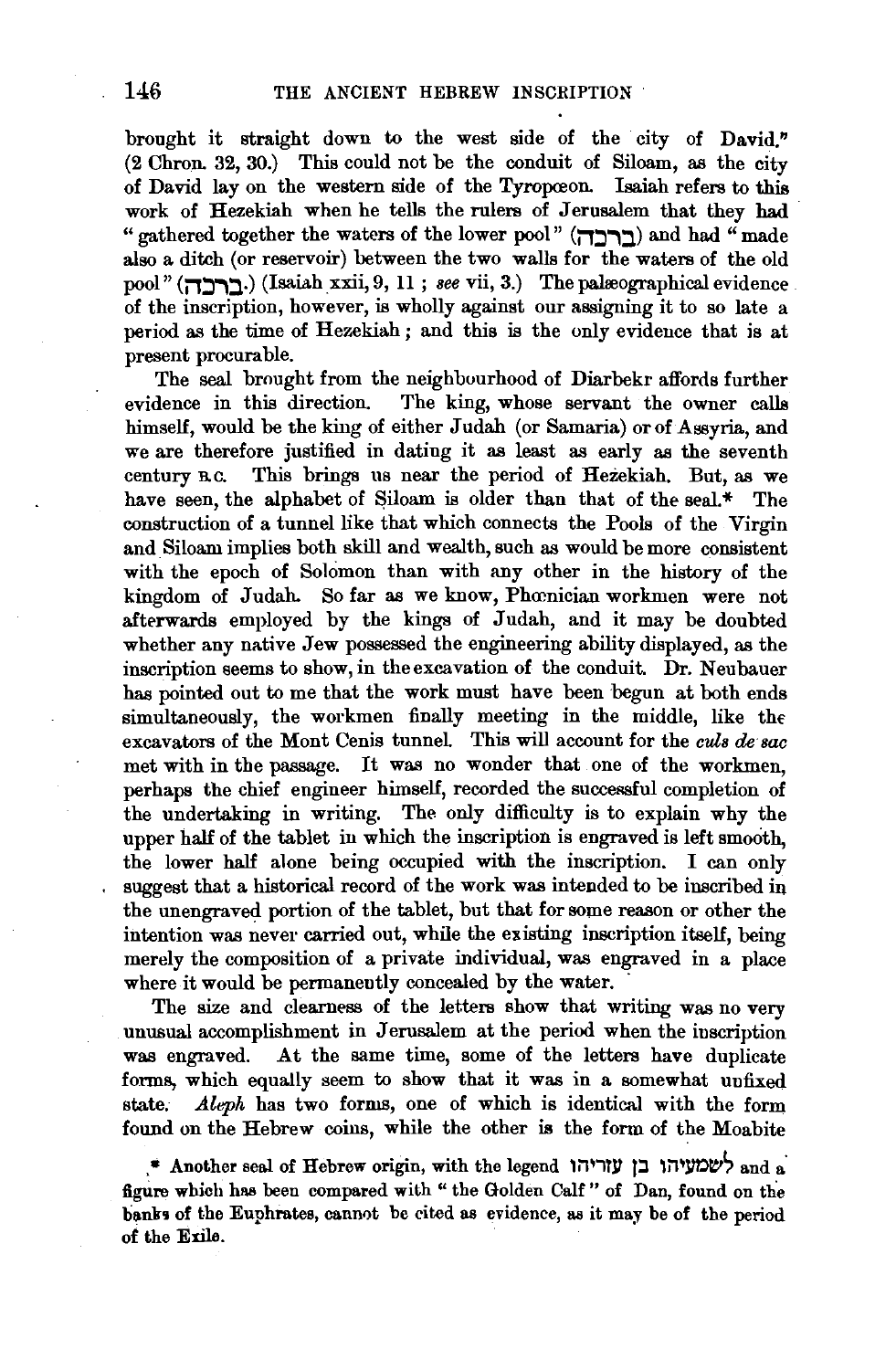and Phœnician inscriptions : *zayin*, also, has two forms, the loop appearing on the left hand side in one of them, on the right hand side in the other ; so, too, perhaps, have *waw* and *mem,* though I do not feel absolutely certain about the form  $Y$  and  $\boldsymbol{\mathcal{J}}$ . I can throw no light on the curious ornament which serves as a *finis* to the inscription.

Historically, the inscription gives us no information beyond the mere record of the cutting of the conduit. Topographically, also, our gains from it are small. We learn that the· Pool of Siloam was known as the *B*'rechah, or "Pool," and if my reading is right the Birah, or "Castle," mentioned in Neh. ii, 8, and vii, 2, already existed on the Temple area. Josephus calls the latter the *Bdp•s (Antiq.* 15, ll, 4), and it stood not very far from the modern gate of St. Stephen and the Virgin's Pool. In the Roman period it was known as the Tower of Antonia. M. Halévy, however, has very ingeniously suggested that the mention of the *'deph ammah* or "thousand cubits," in the fifth line may throw light upon two passages of the Old Testament, Josh. xviii, 28, and Zech. ix, 7. In the first the rendering of the A. V. should be corrected into "And Tsela.', the Eleph and the Jebusi, that is Jerusalem," which would mean that Jerusalem consisted of the tliree quarters of Tsela', Eleph, and Jebusi, the latter being the Jebusite stronghold, captured by David, to the west of the Temple hill. In the second passage a slight alteration of the punctuation (reading 1:1~~ **for** 1:1~~) would make the sense clear, and give us "he shall be as Eleph in Judah, even Ekron as Jebusi." If M. Halévy is right, the "thousand" cubits of the conduit gave its name to the rocky height, through which it was cut, so that the southern part of the

Temple hill, facing Jebusi or the "City of David" was known as Eleph or " The Eleph."\*

Metrologically the inscription seems to fix the length of the Hebrew cubit, or *'ammah,* the tunnel which, according to Colonel Warren, is 1,708 feet in length, being said to be a thousand cubits long. In this case the cubic would equal  $20\frac{1}{2}$  inches. But it must be remembered that a thonsand is a round number, and should not be pressed too closely.

For philology and epigraphy the value of the inscription is very great. It not only gives us the Phoenician alphabet in a more archaic form than any previously known, but it brings before us the Hebrew language as it was actually spoken in the age of the kings. The Hebrew scholar cannot but be struck hy what may be termed the biblical character of the language. The very idioms to which he has been accustomed in the Old Testament reappear in this ancient record. At the same time it offers more than one peculiarity. Unless my reading is wrong, we have in the second line **increase instead of <b>INON**. The same peculiarity, however, is presented by the first word of the last line, which, although in the construct state, ends with  $h\ell$  instead of *tau*. It would therefore appear that the engraver carried the tendency to reduce a final *th* to *h* even

\* See the *Athenaum*, May 14th, 1881.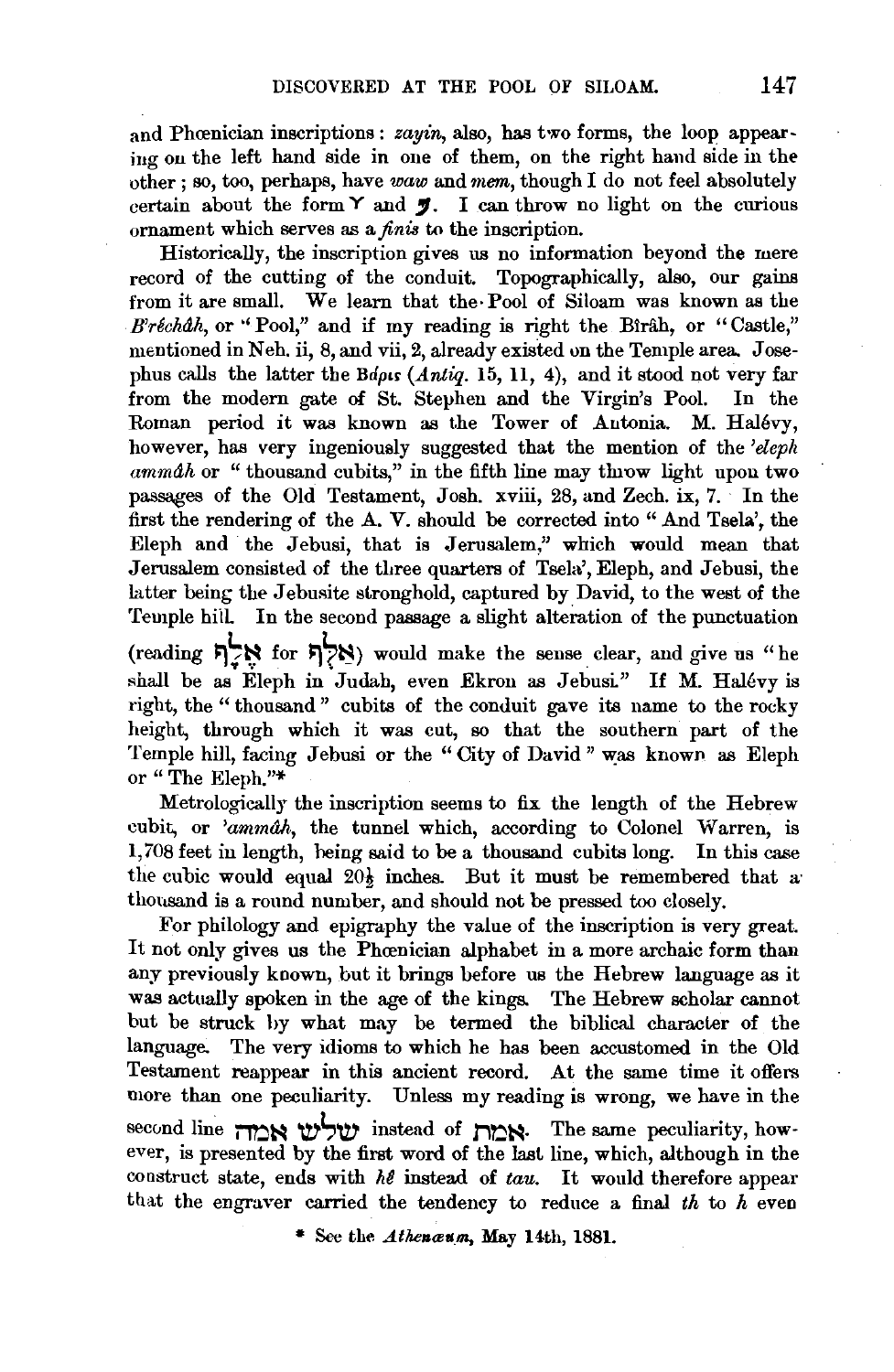further than the classical Hebrew of the Bible. He has also written  $\boldsymbol{\omega}$  to express the vowel *a* in two instances which cannot be paralleled in Biblical Hebrew, תאחה in line 5, and  $n_{\text{N}}$  in line 6. The same *1uriptio pl,ena* shows itself in N"~O (line 5), though on the other hand 'IVN is throughout written defectively for 'IV"N· The spelling of the latter word is interesting as its suggests the etymology of the Phomician relative pronoun **\'>N**. Other peculiarities of the inscription will be the use of the Hithpael of  $\prod_{n=1}^{\infty}$  in the peculiar sense of " eagerly working at," and the employment of a word unknown to Biblical Hebrew, which terminates with  $\uparrow\uparrow\uparrow$  (line 3).\*

But the chief interest of the inscription lies in the indication it affords of the extent to which writing was known and practised among the Jews in the early age to which it belongs. It thus confirms the testimony of those Old Testament scriptures which claim to have been written during the oldest period of the Jewish State. And its evidence will bave to be considered in future enquiries as to the epoch at which the Phœnician alphabet was first introduced among the Hebrew people. Above all, its discovery leads us to hope that other Hebrew inscriptions of an ancient date are yet to be found in Jerusalem itself. "Underground Jerusalem" has been as yet but little explored, and if we may find a record of the kind in a spot which is easily accessible, and has been not unfrequently visited, what discoveries may we not expect to make hereafter when the Temple area can be thoroughly investigated, and the subterranean watercourses of the capital of the Jewish monarchy laid open to view.

TRANSLITERATION OF THE INSCRIPTION IN THE HEBREW SQUARE CHARACTER.

- (ה) והן הוחצ) הן: יחז היה היה המקבה ו $\mathbf{r}:T$ ות הוחצ  $\mathbf{r}:\mathbf{r}:Y$ ב(ם
- $\cdot$  דגרזן  $\cdot$  אש $\cdot$  אל  $\cdot$  רעו $\cdot$  ועוד  $\cdot$  שלש  $\cdot$  אמה  $\cdot$  להפה  $\cdot$  $U(\mathbf{N} \cdot \mathbf{N}^{\text{th}})$  ,  $[\mathbf{G}^{\text{th}}]$ י החצבי)
	- $($ י אל. רעו. מר $\mathbb{F}^1$ ה תעי $\mathbb{F}^1$ ודה . בצר. מה . מ $\mathbb{F}$  . קמ חנו . בירה בא
	- qt"'l.l 'lY"'I l'1"'1j?i,~. 'IVN o::i~nil i~n < ri > *n* . [1 nJ :::i.p.J <sup>4</sup>  $r$ אל . (ג)רזן . וילכו
- המים . מן . המוציא . אל . הברכה . במאתי . אלף . אמה . מן  $^5$ י תאחה . ה(נ)ק(ו)בה . חצב(ו) . על . ראש . החצב ז *(*ה)

• M. Derembourg has suggested that the N'YID of line 5 is to be identified with the NYID of the Talmud. See Neubauer, "La Géographie du Talmud," pp. 152, 153. The Talmudical Motsa, however, is described as being near Jerusalem, not as forming part of the city, and as also bearing the Greek name of Kolonia (Athenaum, May 14th, 1881).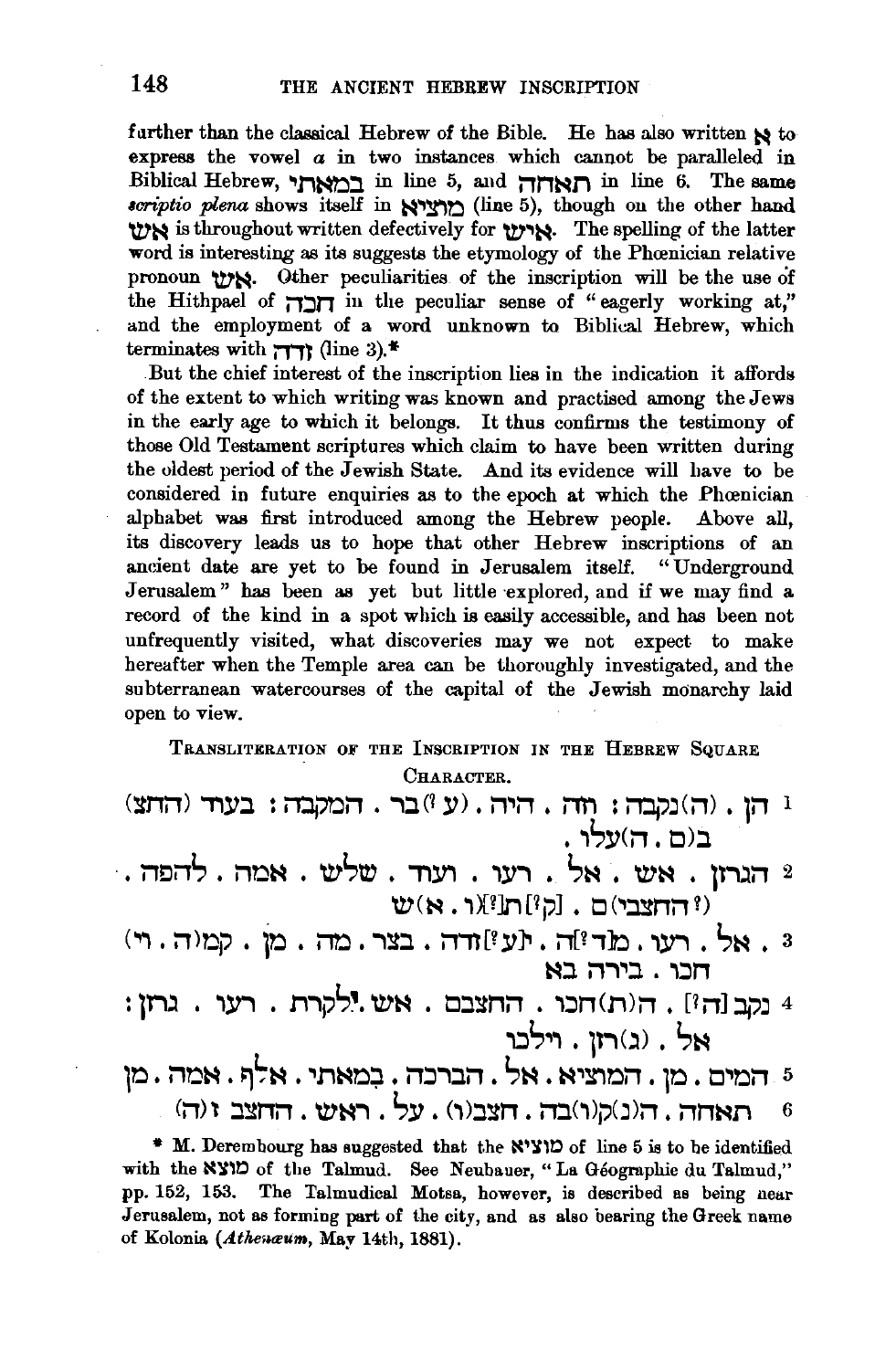## *Translation.*

Behold the excavation! Now this is the further side (or the history) of the tunnel. While the excavators were lifting up the pick, each towards his neighbour, and while there were yet three cubits to the mouth (of the tunnel) the excavators were hewing. Each came to his neighbour at a measure's length  $(?)$ . . . in the rock on high; and they worked eagerly at (the) castle they had excavated  $(1)$ ; the excavators worked eagerly each to meet the other, pick to pick. And the waters flowed from their outlet to the Pool for a distance of a thousand cubits, from the lower part (?) of the tunnel (which) they excavated at the head of the excavation here."

#### *Commentary.*

Line 1. The sense obviously requires **line** for which there is just room. I had conjectured that this word ought to be read when I received Mr. Pilter's copy. In this he has two characters which are clearly **li1**  followed by a point. His copy, however, shows no trace of a **iT** before the next word, though without it the grammar would be awkward, and I have therefore ventured to supply the missing letter. I was unable myself to make out the first letters of this line.

I read  $\sum$ ן ; Mr. Pilter's copy has *compution*, in which case we had better translate "tunnel" rather than "excavation." The verb means " to bore " and is therefore well fitted to denote the construction of a tunnel. In Assyrian it is used of the construction of watercourses. For a similar signification of **ri:ipo** in He brew *see* Is. li, 1. **il:lj)O**  should not be rendered " hammer" as in the A. V.  $(1 \text{ Kings } 6, 7;$ Is.  $xliv$ , 12; Jer.  $x$ , 4), but "boriug-tool" as is plain from this inscription. The name of Macchabæus, therefore, even supposing it were written .. and not right as it is, would not mean "the hammer."

The character which precedes **.,:l** is uufortunately doubtful. My first copy gave <sub>ה</sub>, but כבר is used in Hebrew only of graves, not of excavations genemlly. In my third copy I made the character **iT** ; **..,'.lil,** however, for **-,i:in** would give but poor sense, aud the grammar would be awkward. Mr. Pilter's copy has  $\aleph$ , like the *facsimile* published by the Palestine Exploration Fund in their last *Quarterly Statement*; this is obviously impossible. Dr. Neubauer has suggested  $\tau$ , which would give the meaning required, and agree with the Biblical style. I wish I could adopt it without misgiving, but my copies agree in delineating a loop rather than an angle, and I am therefore inclined to read **Ty**, supposing the sense to be that the lower end of the tunnel where the inscription is engraved had been the further side of the excavation, which was begun first at the other end.

After **i** <u>rive</u> comes a fracture of the rock, and it is possible that more letters ought to be supplied than those with which I have conjec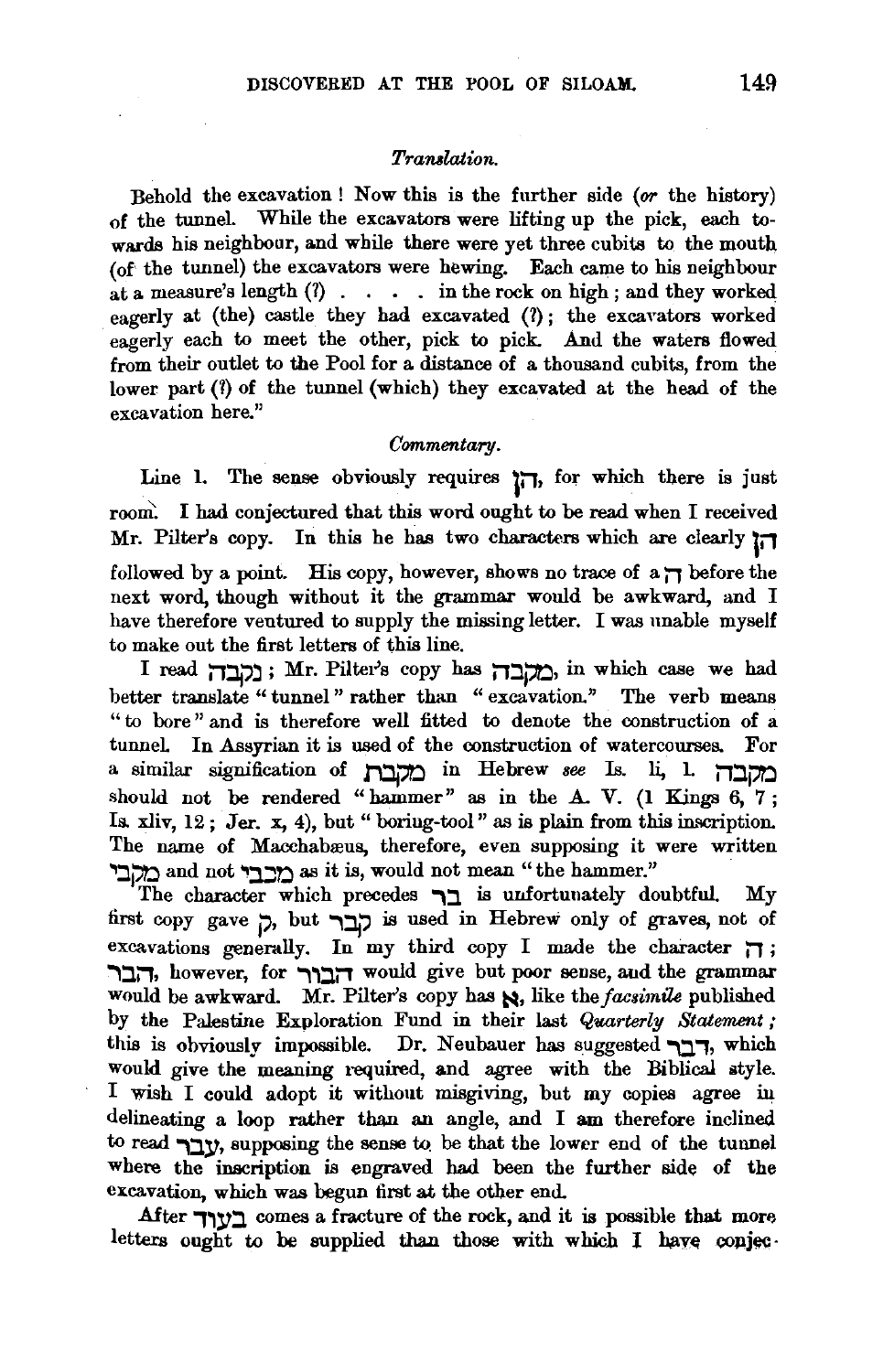turally filled up the lacuna. After  $\mathbf{r}$  there is not room for more than  $t$ two letters, and  $\frac{1}{\sqrt{2}}$ is spelt defectively without , in line 4.

I believe my restoration of  $\overrightarrow{y}$ **is certain.** The last letter is clear; the preceding one, though much obliterated, can only be a  $\frac{1}{2}$ , and before that comes a small triangular cake of lime which is too small to represent a *daleth*, and can therefore only be *y*. The sense given by *ה*יצלו is just that which is wanted.

Line 2. **l'n;\** must signify "a pick" here,· not an "axe." This will be also its meaning in I Kings vi, 7.

For the Biblical idiom **il'"'I SN** 'IV'~N, "each to the other," *see* Judges vi, 29; 1 Sam. x, 11, &c. The old form **i.V"'I** is found in Jer. vi, 21. M. Halevy was the first to notice that  $\mathbf{w}$ , is a defective spelling of ~N· It is similar to the defective spelling of O:l~M. The spelling throws light on the etymology of the Phoenician relative pronoun **'ty's**, which will have originally meant "man," and accordingly had no connection with the Hebrew relative **"'l'tV'N,** which originally signified "place." Over the first letter of **v**y is a mark, which does not seem to be a mere accidental scratch, but which I cannot explain.

Instead of **:itiN** we ought to have had **li'CN·** In the last line, however, the engraver has made the final letter of a feminine noun in the construct state **i** instead of **r**, and it would therefore seem that the tendency of Hebrew to change final *th* into *h* had ia his case gone considerably further than in the classical language of the Old Testament. If so, the inscription will afford us an interesting specimen of the local dialect of Jerusalem.

We may notice that the article is expressed in writing in  $\tau$ in contradistinction to  $\gamma y$  in the following line.

.After the break in this line, caused by the fracture of the rock, we have, according to my copy, the lower part of a letter which is either a  $\Box$ , a **l•** or a **':J;** then a point; then the remains of a character which may be either **N** or  $\bar{p}$ , and then space for two letters, one of which I have copied very doubtfully as  $\Gamma$ . The other copies give no help. As the sense requires the third pers. pl. of a verb, I supply the final **i,** and read conjecturally i~j?. " they hewed off." *See* Hab. ii, 10. The sense shows that we have to supply  $\aleph$  before the final  $\aleph$ .

Line 3. Here my copies would make the first character **:J.. jT,'Q,**  however, and the word which follows it, are extremely puzzling. The three last letters of the second word are certain, and are among the clearest characters in the whole inscription. Yet the only Hebrew root with which they can be brought into connection is **דור** "to seethe." It is curious that Mr. Pilter's copy has. מרדה instead of מצדה, "unleavened bread," which reminds us of the use of the hiphil of **T**); in Gen. xxv, 29, in the sense of preparing food. But neither the context nor the grammar agree with this reading, whereas my  $_{\text{TT}7}$  suits the passage well. Of the next word. I can make nothing; the last three characters, as I have said,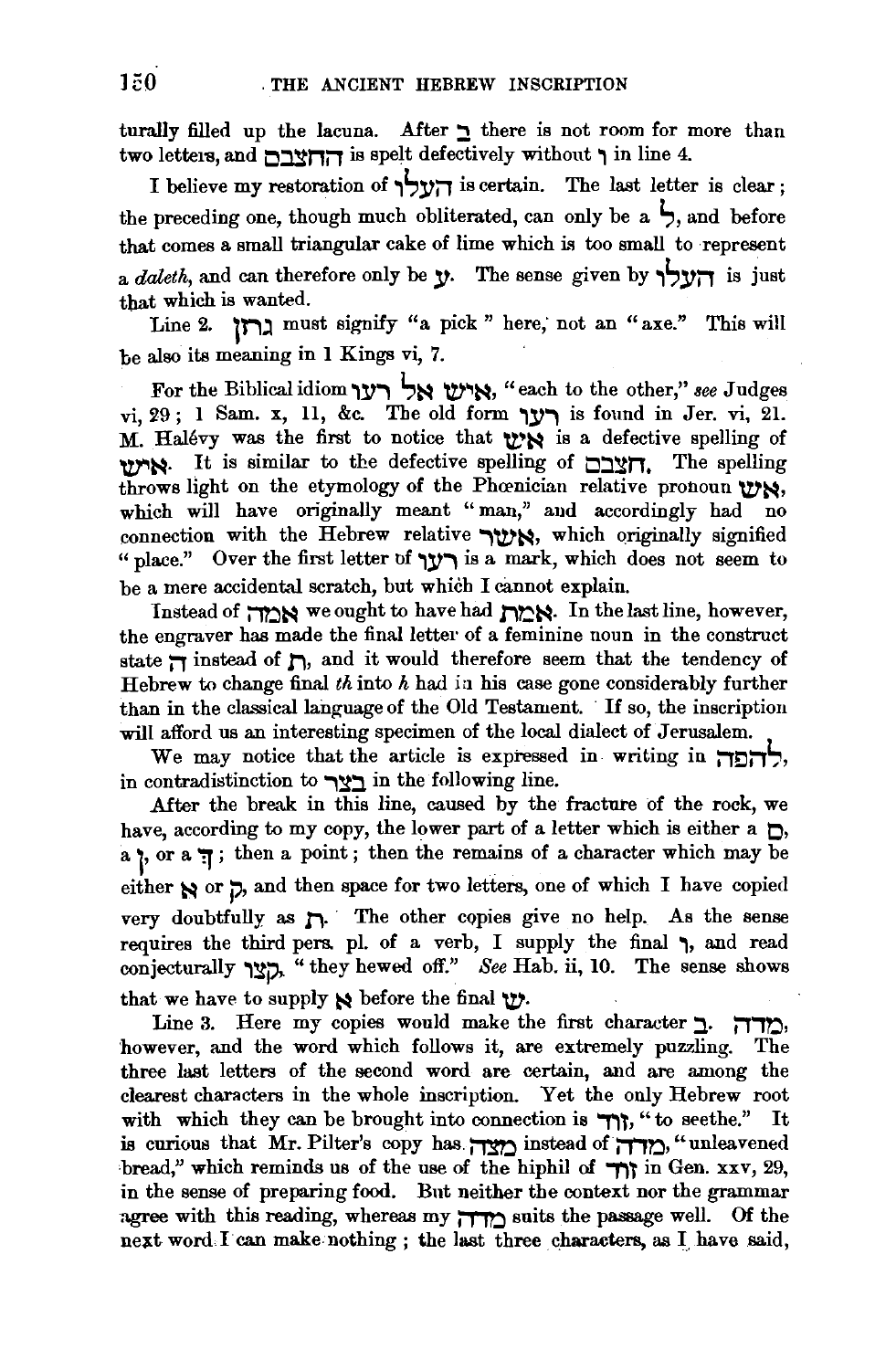are certain, and the first seems certainly **''**. At all events that is the reading of all my three copies, as well as of Mr. Pilter's copy.

For the construction of **no.** Bee Numb. xxiii, 3; Judg. ix, 48.

Dr. Neubauer is clearly right in suggesting <sub>ו</sub> for **noij?·** 

The verb which follows is certified by its recurrence in the next line. In the latter line, the second letter has to be supplied, which I suppose to be the **r** of Hithpael, though Dr. Neubauer suggests (with less probability, I think) **i:in lil·** . In Biblical Hebrew, **;,:in** means to " expect" or " desire eagerly ; " here the Hithpael would have the sense of "working eagerly at" a thing.

If my reading is right, **m.,::i.** would be the castle at the northeastern corner of the Temple area, near the Virgin's Pool, which is mentioned in Neh. ii,  $8$ ; vii,  $2$ , and is called Bapis by Josephus ("Antiq.," 15, 11, 4), the Antonia of the Romaus. In this case, the word would not be a late one, as is usually assumed. The omission of the article may be explained by the use of the word as a proper name. In 1 Chron. xxix, 1, 19, *Btrah* is used for the whole Temple. Mr. Pilter's copy has **jl'Q'l'.:l.** instead of **iTi'l'.:l.,** but this is untranslateable.

Line 4. The· first word of this line is difficult both to read and to construe. My copies have כְקֶב . ה(ת) הכו which is also the reading of Mr. Schick's *facsimile;* but I cannot translate it. Mr. Pilter, however, reads , **july**), placing the point after the *j*, though, it is true, he seems to read only one  $h\ell$ , and this reading, with much hesitation, I have ventured to adopt.

It is, however, very probable that Dr. Neubauer is right in making **il"'\'l'.:l.** a compound of the preposition **-::i.,** and then reading **:Ji'::l** with the translation : " And they worked eagerly in the  $\ldots$ , at a hole."

For the phrase **i;iri ti"'lif, 'iVN** compare Gen. xv, 10. We may notice that **ti"'lj?t,** for **t1N"'lj?t,** is written defectively.

The *waw conversive* of i~t,.,, unmistakeably marks the Hebrew character of the inscription. It may be added that M. Stanislas Guyard has lately pointed out the existence of a "true " *waw conversive* in Assyrian (" Recueil de Travaux relatifs a la Philologie et a l'Archeologie egyptiennes et assyriennes," ii, 4, p. 135, note 5).

The *scriptio plmia* of N.,~'D is remarkable. In Biblical Hebrew we find only the Kal formatives מִיצְאָה, not the Hiphil **N**.

**:"l:J"'l'.:l.** is the common Biblical term for the " pools" or ".reservoirs" which existed at Jerusalem and elsewhere. We may observe that the Pool of Siloam is called " the B'rêchâh" par excellence, as though it were the chief reservoir at the time the inscription was made.

"l1~'.:l. I explain as a compound of the prepositi-On **·:i.** and the noun **'lt1N'Q,.** a *scriptio plmia* of. the Bil)lical **'lt1'Q.** In the Bible the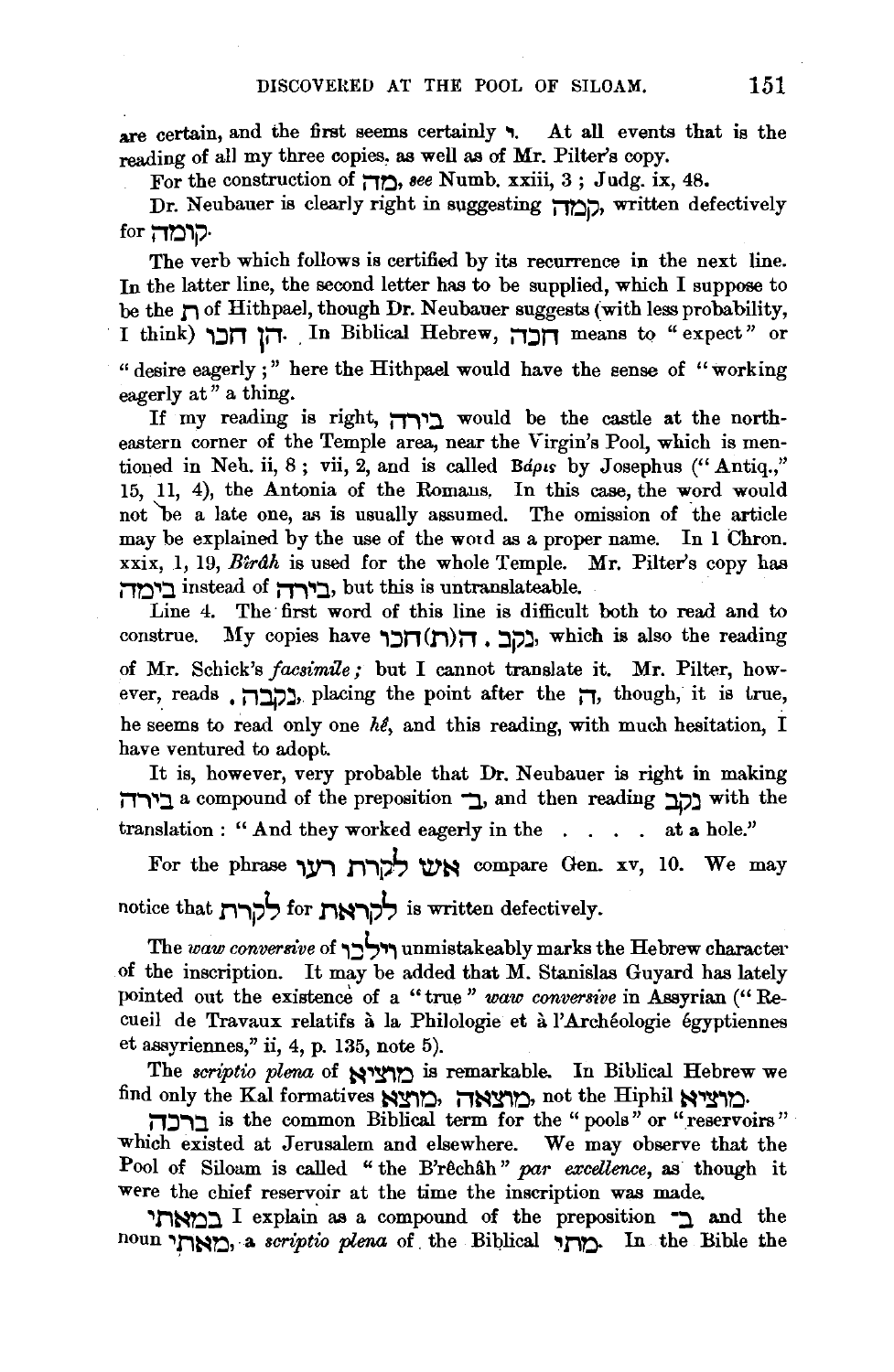word is used only of time, but it properly means " extension," and the temporal use of it is derived from the local one.

**Throughout the inscription <b>lO** is written in its uncontracted form. This cannot be regarded as an Aramaism, but, on the contrary, as a mark of antiquity, like the use of **.,tiNO** in a local sense.

Line 6. The first word of line 6 is certainly **i1MNti.** The sense seems to require some word parallel in meaning to **N.P. I can** think only of **הקה**, *'aleph* being written as in **in iting**, and *Me* taking the place of *tau*, as in the **index** of the second line. But I must confess that the meaning of " lower part " would be more suitable to the Siloam end of the tunnel than to the other, to which it refers. It may, however, signify the grooved channel in the floor of the conduit, through which the water flows.

The next word is read **il:lij?:li1** by Dr. Neubauer, doubtless correctly.

The noun אָצָב, with the form of abstracts like **WN**, is not found in Biblical Hebrew, מחצב taking its place. The participle  $\frac{1}{2}$  is used of the quarrymen who cut the stone for Solomon's temple in 1 Kings v, 15 *(Heb.* v. 29). .

**ill** is used adverbially, as in Dan. x, 17. I could see no point between it and  $\prod_{r=0}^{n}$ , and therefore conclude that it was regarded as an enclitic.

ADDITIONAL NoTE.-Since the above was written, Dr. Neubauer has made two happy suggestions, which not only explain the difficult passage in line 3, but are also of great topographical importance. He proposes to make the first letter of **בירה** the preposition as in ... **m.,** as a geographical name Yerah. The translation will accordingly be : "They worked eagerly at the excavation in Yerah." Now Yerah at once reminds us of the famous passage in Gen. xxii, 14, where Dr. Neubauer's suggestion justifies us in the rendering, " of which it is said to-day, in the mount of the Lorn Yerah." Here the name is identified with the Templemount, that is, with the very part of Jerusalem in which the tunnel was excavated. But more than this, Yerah is the same word as Yeru, and Y eru forms the first part of Jerusalem. Since Melchizedek is called King of Salem, it is possible that the western portion of Jerusalem was originally known as Salem, the Temple-mount being Yerah or Yeru, the enclosure of the two sites within one wall giving rise to the compound name Jerusalem. It is noticeable that the punctuators make the latter word a dual. Dr. Neubauer's other suggestion is equally attractive. He would read **man.** מצדה ותורדה and render "to Motsah of Yeru-ziddah." Motsah was a place belonging to Benjamin, and near Jerusalem, according to Josh. xviii, 26, and my copy shows that the character I have read as *daletk* is not formed like the other *daleths* of the inscription, but like the left hand part of the *tsadhe.* With Yeru-ziddah, I would venture to compare the still unexplained name of Bezetha, on the north-east side of Jerusalem. Bezetha might very well represent Beth-Zidtha.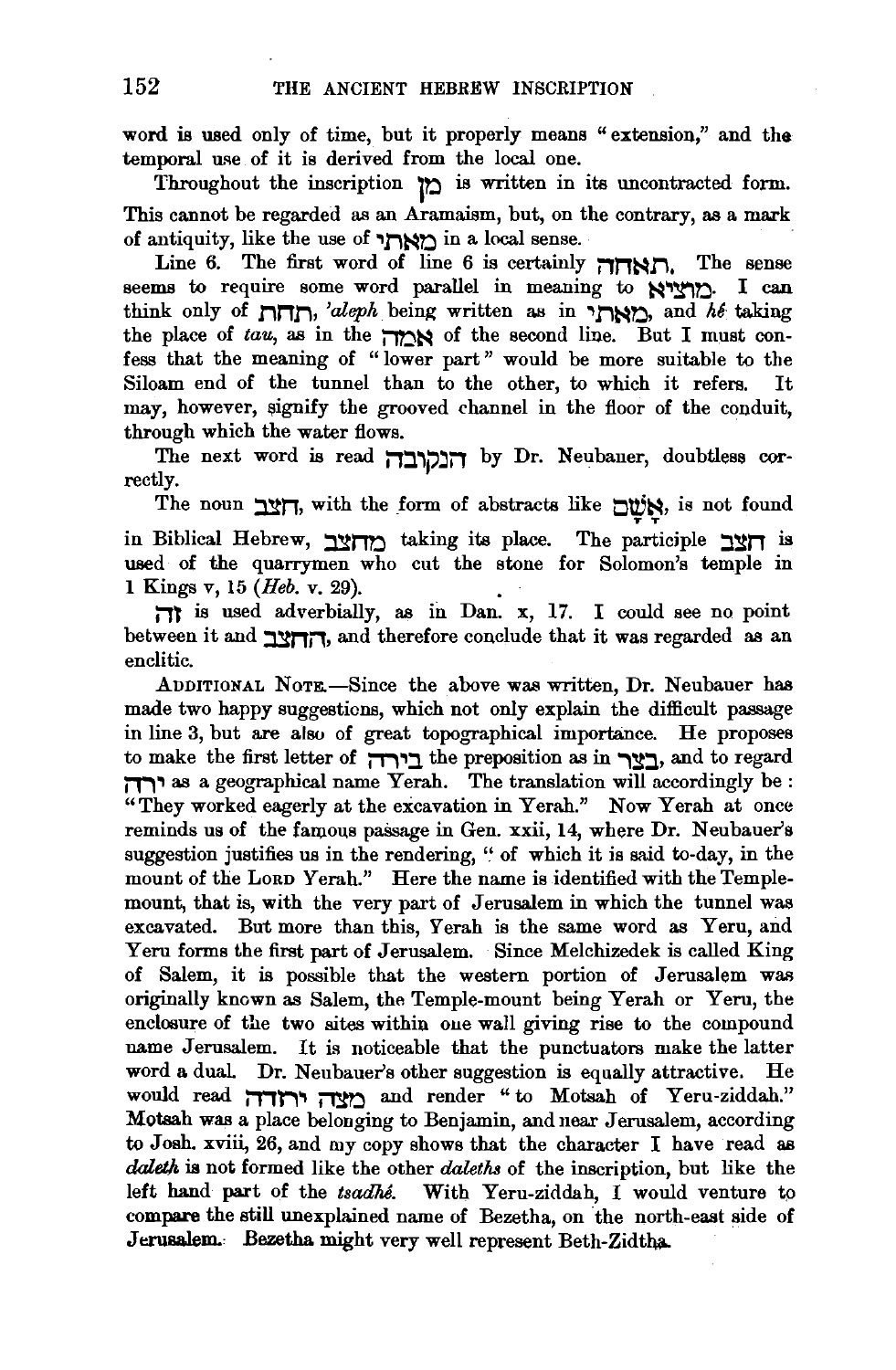Dr. Neubauer has also drawn my attention to Is. viii, 6: "Forasmuch as this people refuseth the waters of Shiloah that go softly," where we should rather render "despiseth." The passage looks as if Ahaz had made a conduit for the rapid passage of the waters of Siloah, while the people ironically said of them that they went only softly. In this case the tunnel in which the inscription baa been found would have been either constructed or repaired by Ahaz.

After the above had been revised, I read the article of Dr. Kautzsch on the Inscription in the last number of the *Zeit8chrift des deutsclum*  Palaestina-Vereins (iv. 1, 2), but learned nothing from it. A "copy" of the Inscription is published, which is as incorrect as that published in the last *Quarterly Statement* of the "Palestine Exploration Fund," and Dr. Kautzsch's readings based upon it are naturally worthless, as is also, for the same reason, his supposition that the Inscription is not older than the age of Hezekiah. . ----------- ---

## II

## POSTSCRIPT.

A FEW words may be added by way of supplement and correction to the above. In the first place, an important argument on behalf of its antiquity may be drawn from the fact that the modern Pool of Siloam is called in it simply *"the* Pool." This implies that no other artificial reservoir of the kind existed at the time in Jerusalem. We are thus referred to an earlier epoch than the age of Isaiah, who mentions no less than four reservoirs, "the upper pool" (Is. vii, 3), "the lower pool" (Is. xxii, 9), "the old pool" (Is. xxii, 11), and the newly made "ditch," or more properly "tank" (ib.). The latter, I fancy, was the reservoir still existing to the south of the Pool of Siloam, which I am inclined to identify with " the old pool." The Pool of Siloam is called " the pool of Siloah by the king's garden," in Neh. iii, 15, and "the king's pool," in Neh. ii, 14, a designation which seems to show that it had been constructed by some famous sovereign. We know of none before the time of Ahaz and Hezekiah who could have executed the work, except either David or Solomon. As no other artificial reservoir appears to have existed in Jerusalem when the inscription was engraved, it is more probable that the reservoir was made shortly after the conquest of Jebusi by David, and the encirclement of, the new capital hy a single wall, than when the Temple was actually being built.

It is difficult to suppose that the reservoir existed before the conduit which supplied it with water from "the dragon well," as it is termed in Neh. ii. 13. I believe, therefore, that the reference in Is. viii, 6-" forasmuch as this people refuseth the waters of Shiloah that go softly,"--must be to the reparation of the tunnel by Ahaz, not to its original excavation. Ahaz had cleared out the passage, and so allowed the water to flow rapidly